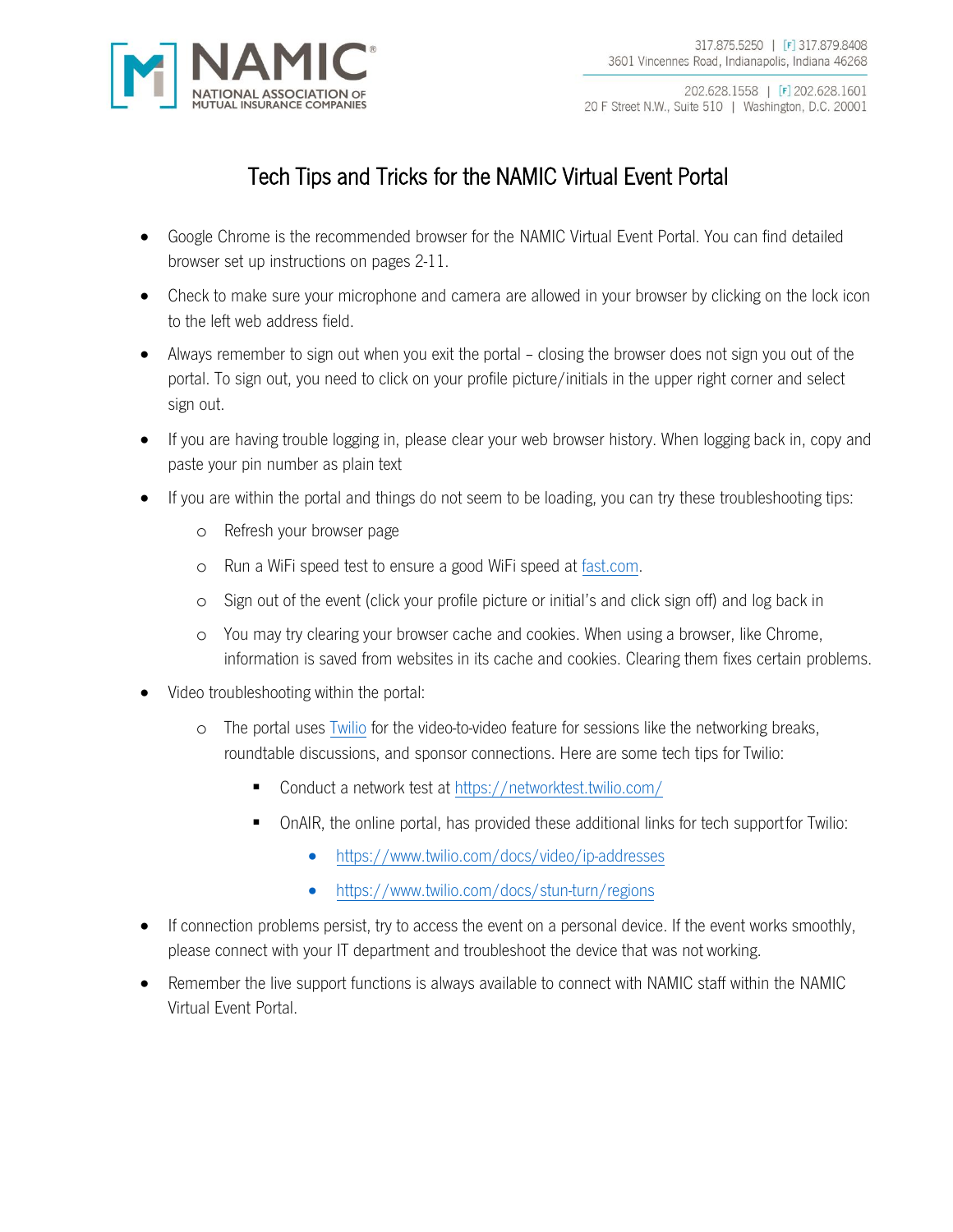

# Browser Settings for NAMIC Virtual Event Portal

### Introduction

The NAMIC Virtual Event Portal works for most browsers used by consumers today. However, if you have not connected to a virtual event, your browser may not be correctly set for your audio and video settings.

The following white paper reviews commonly used browsers and shows you how to confirm or configure the correct audio and video settings.

# Microsoft Edge – Version 83.0.478.45

You can quickly check your audio and video settings by clicking on the small lock icon located on the left side of the web address field:

A https://portalapp.centium.eventsair.com/VirtualAttendeePortal/customers/jacksons-jugglers/

When you click on this, a drop down appears showing your camera and microphone access settings, which you can change to Allow if they are not already set this way.

| https://portalapp.centium.eventsair.com<br>View site information<br>×<br>Your information (for example, passwords or credit<br>card numbers) is kept private when it sent to this site. |                                                              |                 |  |  |  |  |  |  |  |  |  |
|-----------------------------------------------------------------------------------------------------------------------------------------------------------------------------------------|--------------------------------------------------------------|-----------------|--|--|--|--|--|--|--|--|--|
|                                                                                                                                                                                         | Camera                                                       | Allow           |  |  |  |  |  |  |  |  |  |
| U                                                                                                                                                                                       | Microphone                                                   | Allow           |  |  |  |  |  |  |  |  |  |
| г7                                                                                                                                                                                      | Pop-ups and redirects                                        | Allow (default) |  |  |  |  |  |  |  |  |  |
| $\equiv$                                                                                                                                                                                | Certificate (valid)                                          |                 |  |  |  |  |  |  |  |  |  |
|                                                                                                                                                                                         | (S Cookies (9 in use)                                        |                 |  |  |  |  |  |  |  |  |  |
| 503                                                                                                                                                                                     | Site permissions                                             |                 |  |  |  |  |  |  |  |  |  |
|                                                                                                                                                                                         | <b>Tracking prevention</b><br>Strict<br>Manage for all sites |                 |  |  |  |  |  |  |  |  |  |
|                                                                                                                                                                                         | portalapp.centium.eventsair.com                              | On              |  |  |  |  |  |  |  |  |  |
|                                                                                                                                                                                         | Trackers (0 blocked)                                         |                 |  |  |  |  |  |  |  |  |  |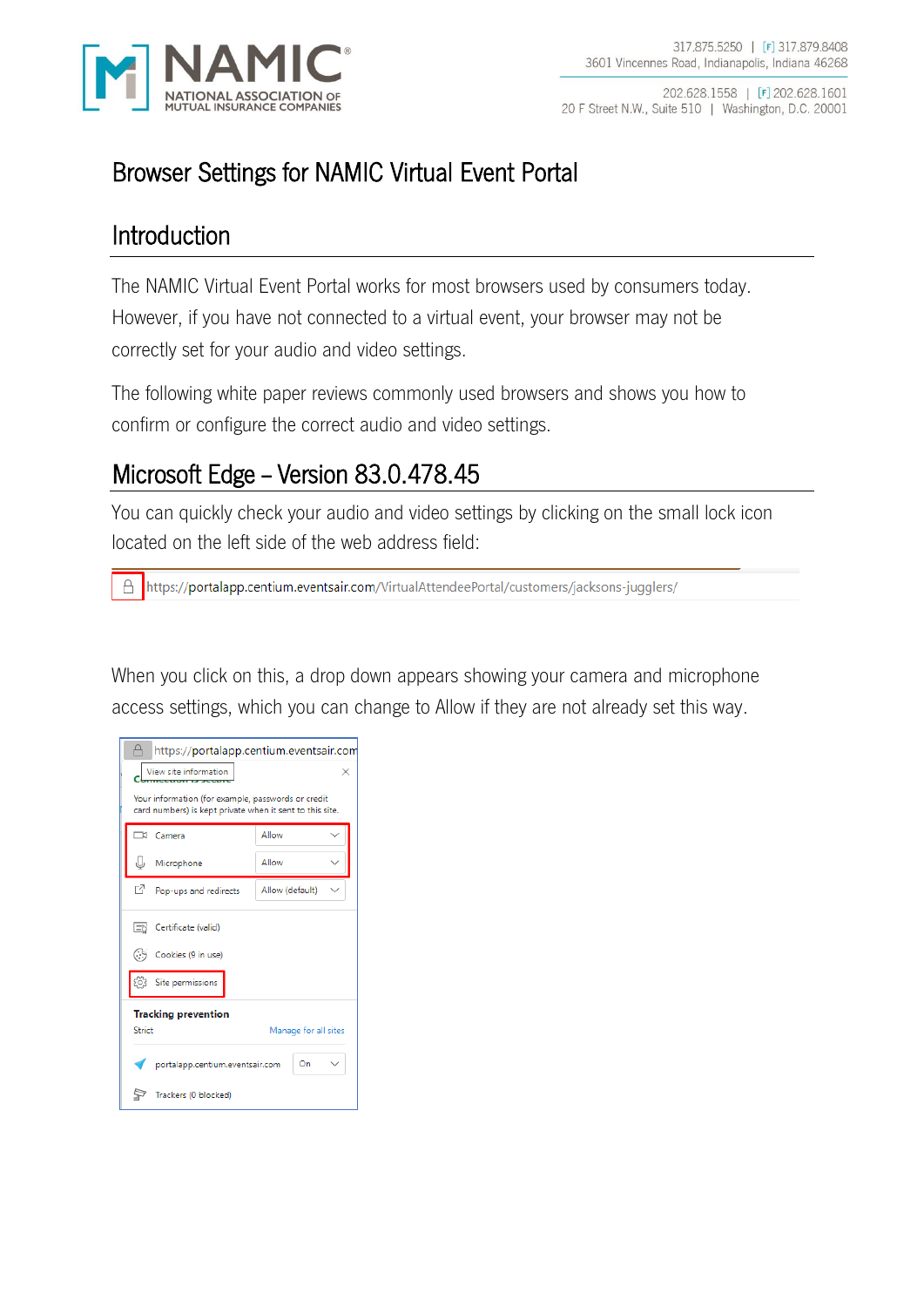

Clicking on Site Permissions from this view will bring you to the full Site Permissions page for the Edge browser.

| 0     | Location                   | Ask (default)<br>$\checkmark$   |
|-------|----------------------------|---------------------------------|
| Гб    | Camera                     | Allow<br>$\checkmark$           |
| Q     | Microphone                 | $\checkmark$<br>Allow           |
| ((o)) | Motion or light sensors    | Allow (default)<br>$\checkmark$ |
| Q     | <b>Notifications</b>       | Ask (default)<br>$\checkmark$   |
| JS    | JavaScript                 | Allow (default)<br>$\checkmark$ |
| ∢     | Adobe Flash                | Block (default)<br>$\checkmark$ |
| Z     | Images                     | Allow (default)<br>$\checkmark$ |
| ₫     | Pop-ups and redirects      | Allow (default)<br>$\checkmark$ |
| 同     | Ads                        | Allow (default)<br>$\checkmark$ |
| Э     | <b>Background sync</b>     | Allow (default)<br>$\checkmark$ |
| 业     | Automatic downloads        | Ask (default)<br>$\checkmark$   |
| ₩     | <b>MIDI</b> devices        | Ask (default)<br>$\checkmark$   |
| ₿     | <b>USB</b> devices         | $\checkmark$<br>Ask (default)   |
| D     | File editing               | Ask (default)<br>$\checkmark$   |
| €     | Unsandboxed plug-in access | Ask (default)<br>$\checkmark$   |
| 靠     | Clipboard                  | Ask (default)<br>$\checkmark$   |
| ⊟     | Payment handlers           | Allow (default)<br>$\checkmark$ |
| ◭     | Insecure content           | Block (default)<br>$\checkmark$ |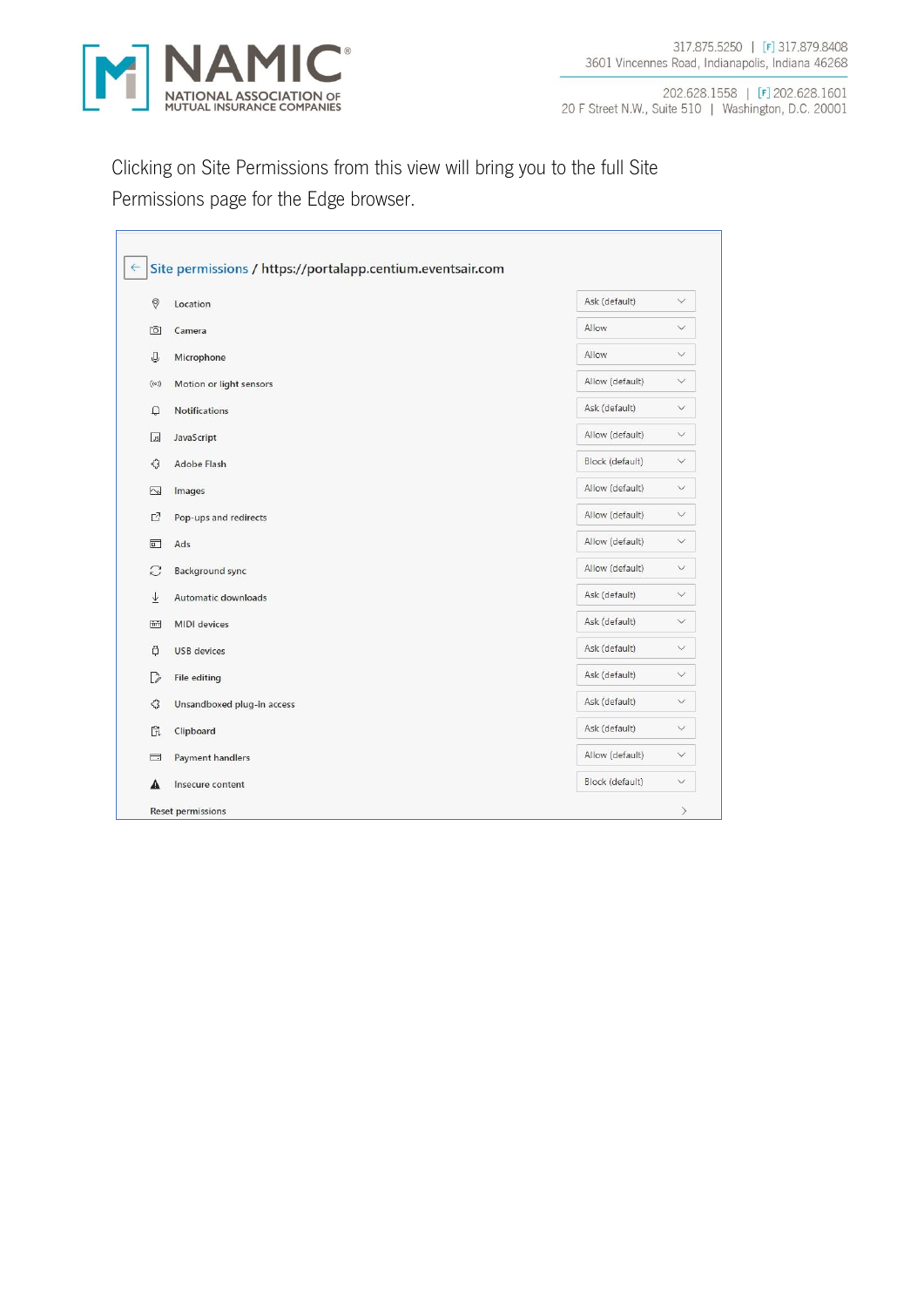

# Chrome – Version 83.0.4103.97

You can quickly check your audio and video settings by clicking on the small lock icon located on the left side of the web address field:

 $\leftarrow$  $\rightarrow$  $C$   $\bullet$  portalapp.v10.eventsairtest.com/VirtualAttendeePortal/alec-sonenthal-6-global-virtual-education-summit/globalvirtualeducationsix/

When you click on this, a drop down appears showing your camera and microphone access settings, which you can change to Allow if they are not already set this way.



Clicking on Site Permissions from this view will bring you to the full Site Permissions page for the Chrome browser.

| $\leftarrow$         | portalapp.centium.eventsair.com                        |                        |                          |  |  |  |  |  |  |
|----------------------|--------------------------------------------------------|------------------------|--------------------------|--|--|--|--|--|--|
| Usage                |                                                        |                        |                          |  |  |  |  |  |  |
| 3.5 MB               | <b>Clear data</b>                                      |                        |                          |  |  |  |  |  |  |
| <b>Permissions</b>   |                                                        |                        | <b>Reset permissions</b> |  |  |  |  |  |  |
| a                    | Location                                               | Ask (default)          |                          |  |  |  |  |  |  |
|                      | Camera                                                 | Allow                  |                          |  |  |  |  |  |  |
| $\pmb{\mathbb{J}}$   | Microphone                                             | Allow                  |                          |  |  |  |  |  |  |
| $(\cdot)$            | <b>Motion sensors</b>                                  | Allow (default)        |                          |  |  |  |  |  |  |
|                      | <b>Notifications</b>                                   | Ask (default)          |                          |  |  |  |  |  |  |
| $\leftrightarrow$    | JavaScript                                             | Allow (default)        |                          |  |  |  |  |  |  |
|                      | Flash                                                  | <b>Block (default)</b> |                          |  |  |  |  |  |  |
| ш                    | Images                                                 | Allow (default)        |                          |  |  |  |  |  |  |
| 7                    | Pop-ups and redirects                                  | <b>Block (default)</b> |                          |  |  |  |  |  |  |
| −                    | Ads<br>Block if site shows intrusive or misleading ads | <b>Block (default)</b> |                          |  |  |  |  |  |  |
| ڽ                    | Background sync                                        | Allow (default)        |                          |  |  |  |  |  |  |
| 响)                   | Sound                                                  |                        | Automatic (default)      |  |  |  |  |  |  |
| $\ddot{\phantom{0}}$ | Automatic downloads                                    | Ask (default)          |                          |  |  |  |  |  |  |
| m                    | <b>MIDI</b> devices                                    | Ask (default)          |                          |  |  |  |  |  |  |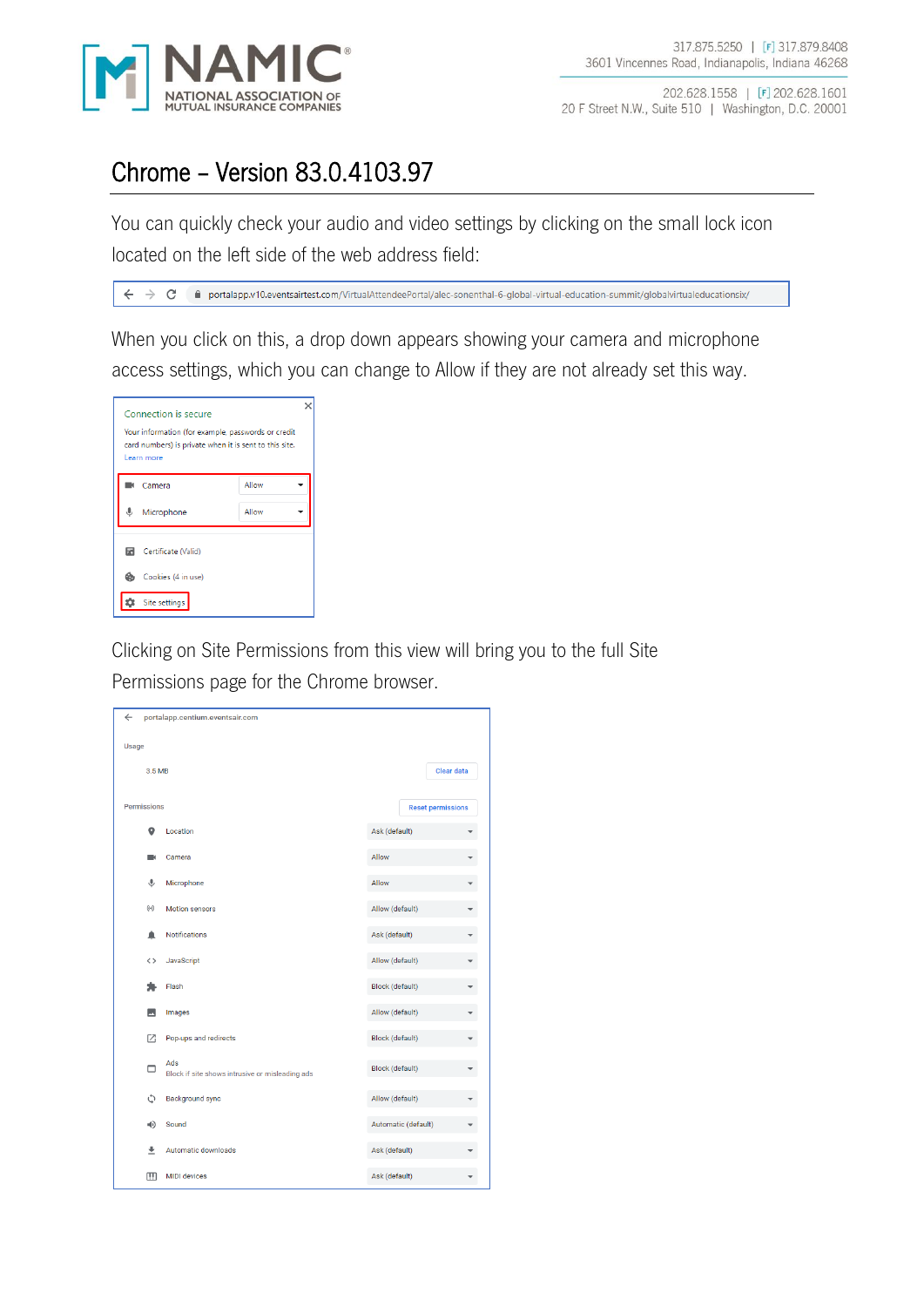

#### Firefox - Version 77.0.1

When first visiting the NAMIC Virtual Event Portal via the Firefox browser it should prompt you to enable the webcam and microphone upon logging in as shown below.

When this occurs please be sure to select your microphone input and hit the "Remember this decision" checkbox so these choices are saved for future use in the NAMIC Virtual Event Portal. To note you will be prompted to do this for both your microphone and webcam.



Once logged into the NAMIC Virtual Event Portal, when you select the Lock icon on the left side of the Web Address, you will see the microphone and webcam marked as allowed if you did indeed hit the "Remember this decision" checkbox previously mentioned.

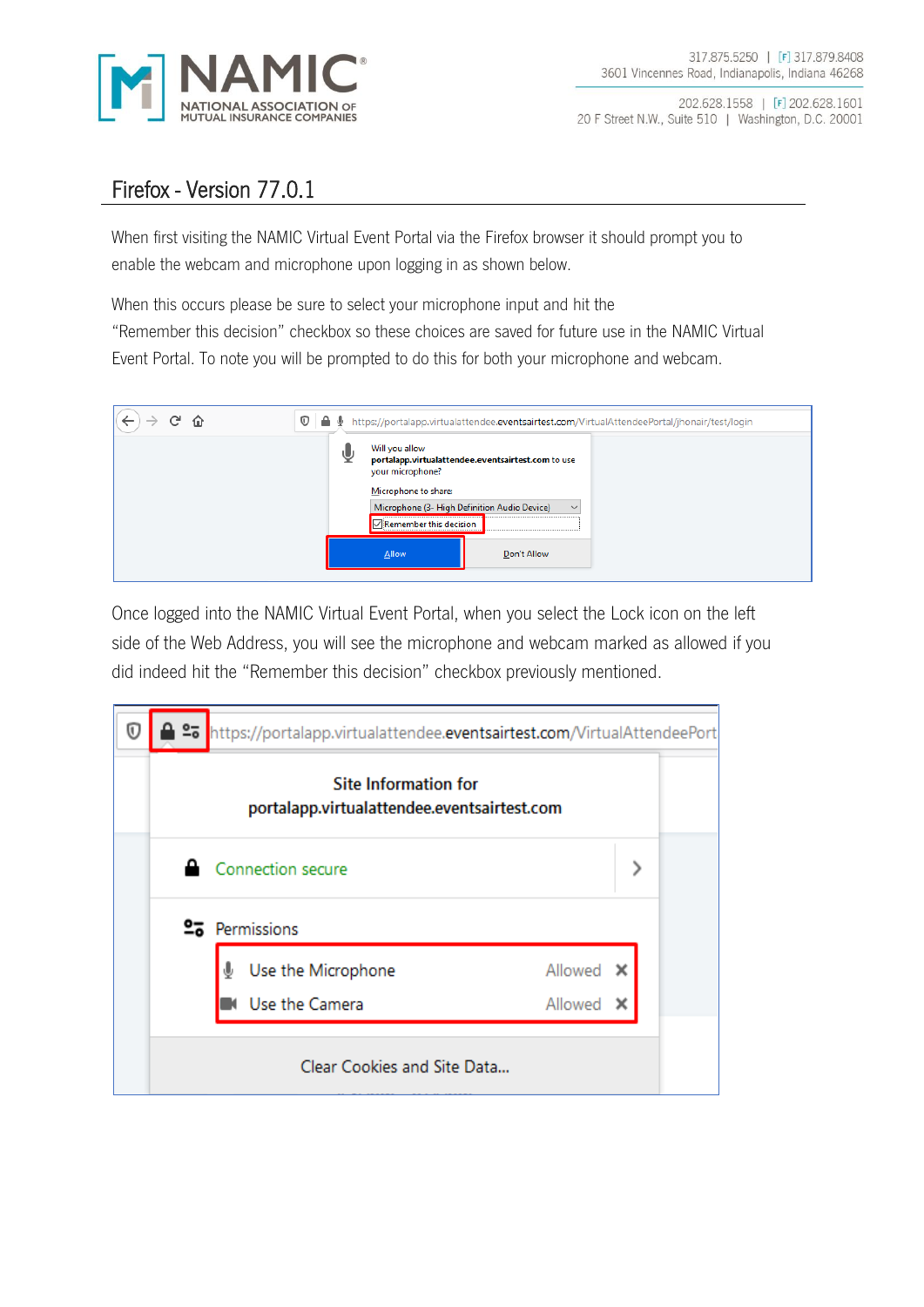

If you were not prompted to enable your webcam and microphone, please use the following link:

#### about:preferences#privacy

In the Firefox address bar where you then need to scroll down a bit to reach the Permissions section as shown here.



If you then select settings, you will be shown the appropriate settings options.

NOTE: There will be a check box down the bottom of the window regarding blocking access requests. Please be sure to uncheck this if it is already checked.

|         | $\circ$ Search Website |               |  |
|---------|------------------------|---------------|--|
| Website |                        | <b>Status</b> |  |
|         |                        |               |  |
|         |                        |               |  |
|         |                        |               |  |
|         |                        |               |  |
|         |                        |               |  |
|         |                        |               |  |
|         |                        |               |  |
|         |                        |               |  |
|         |                        |               |  |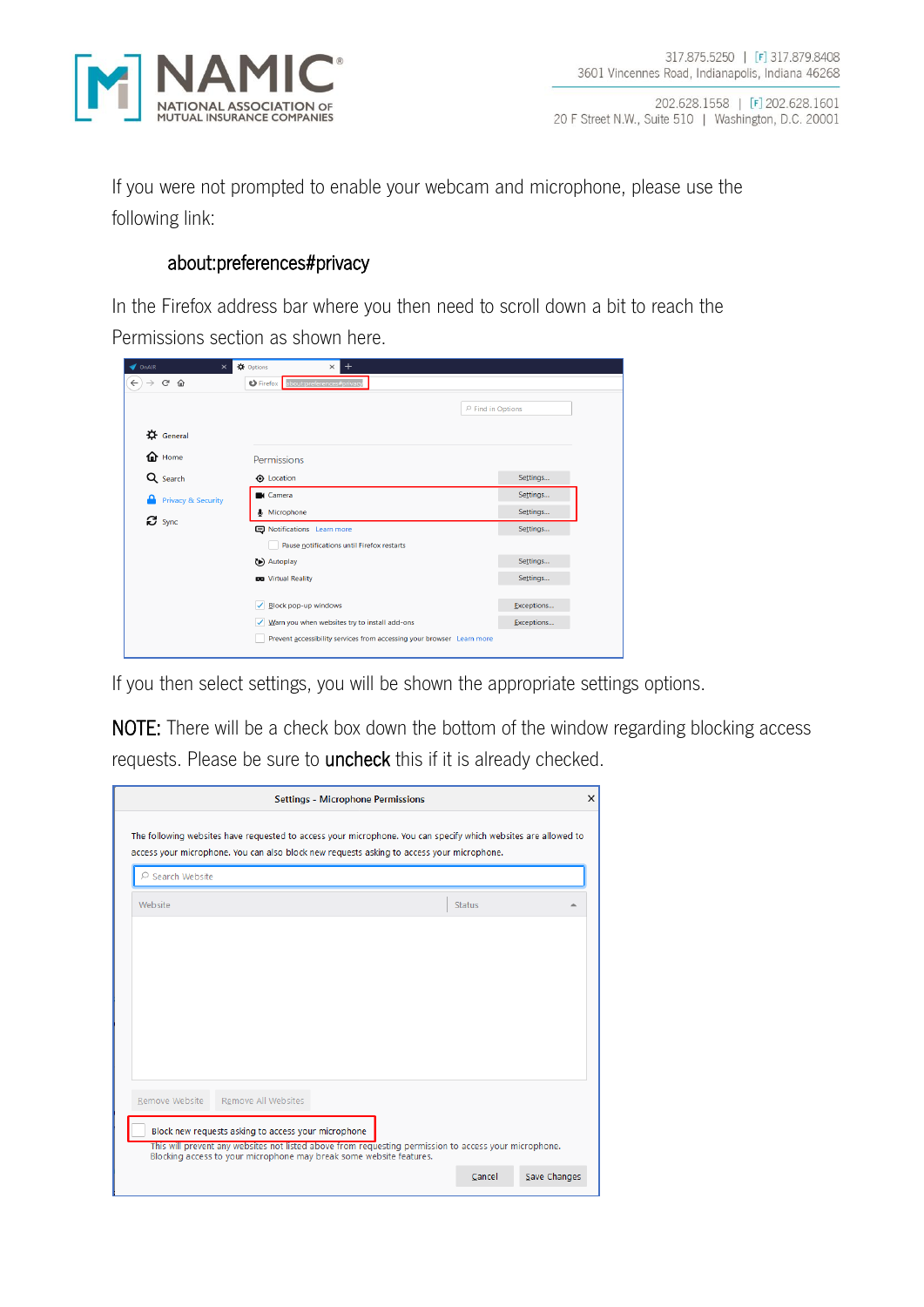

It may also be the case that your FireFox browser is currently blocking the access to the microphone or webcam for the NAMIC Virtual Event Portal. If this is the case, you will see this when clicking on the highlighted icons below within the NAMIC Virtual Event Portal.

| ω | A X https://portalapp.virtualattendee.eventsairtest.com/VirtualAttendeeP    |  |  |  |  |  |  |  |  |  |  |  |  |  |
|---|-----------------------------------------------------------------------------|--|--|--|--|--|--|--|--|--|--|--|--|--|
|   | Site Information for<br>portalapp.virtualattendee.eventsairtest.com         |  |  |  |  |  |  |  |  |  |  |  |  |  |
|   | Connection secure                                                           |  |  |  |  |  |  |  |  |  |  |  |  |  |
|   | ≌ -<br>Permissions                                                          |  |  |  |  |  |  |  |  |  |  |  |  |  |
|   | Use the Microphone<br>×<br><b>Blocked Temporarily</b>                       |  |  |  |  |  |  |  |  |  |  |  |  |  |
|   | Use the Camera<br><b>Blocked Temporarily</b><br>Clear Cookies and Site Data |  |  |  |  |  |  |  |  |  |  |  |  |  |

To change this:

- 1. Select the "x" button next to the rules shown above
- 2. Close Firefox
- 3. Relog in to the NAMIC Virtual Event Portal which should then prompt you again to confirm your settings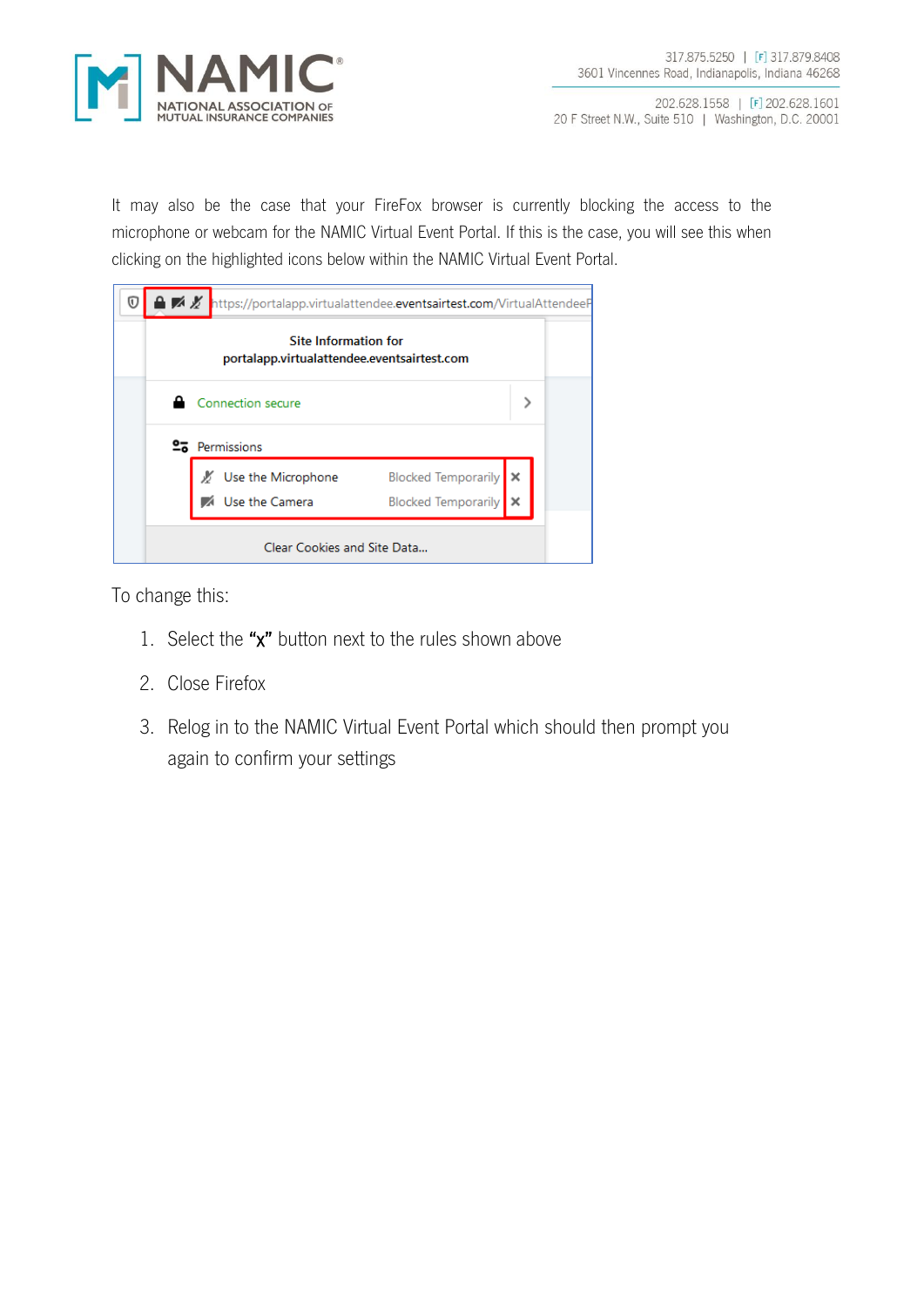

Alternately, you can navigate to the below section as previously shown in this section and change the EventsAIR entry to "Allow' instead of block.

| Permissions                                                                                                                                                          |            |  |  |  |  |  |  |  |  |
|----------------------------------------------------------------------------------------------------------------------------------------------------------------------|------------|--|--|--|--|--|--|--|--|
| <b>O</b> Location                                                                                                                                                    | Settings   |  |  |  |  |  |  |  |  |
| <b>K</b> Camera                                                                                                                                                      | Settings   |  |  |  |  |  |  |  |  |
| <b>J</b> Microphone                                                                                                                                                  | Settings   |  |  |  |  |  |  |  |  |
| □ Notifications Learn more                                                                                                                                           | Settings   |  |  |  |  |  |  |  |  |
| Pause notifications until Firefox restarts                                                                                                                           |            |  |  |  |  |  |  |  |  |
| (D) Autoplay                                                                                                                                                         | Settings   |  |  |  |  |  |  |  |  |
| <b>DO</b> Virtual Reality                                                                                                                                            | Settings   |  |  |  |  |  |  |  |  |
|                                                                                                                                                                      |            |  |  |  |  |  |  |  |  |
| Block pop-up windows                                                                                                                                                 | Exceptions |  |  |  |  |  |  |  |  |
| Warn you when websites try to install add-ons                                                                                                                        | Exceptions |  |  |  |  |  |  |  |  |
| Prevent accessibility services from accessing your browser Learn more                                                                                                |            |  |  |  |  |  |  |  |  |
|                                                                                                                                                                      | ×          |  |  |  |  |  |  |  |  |
| <b>Settings - Camera Permissions</b>                                                                                                                                 |            |  |  |  |  |  |  |  |  |
| The following websites have requested to access your camera. You can specify which websites are allowed to                                                           |            |  |  |  |  |  |  |  |  |
| access your camera. You can also block new requests asking to access your camera.                                                                                    |            |  |  |  |  |  |  |  |  |
| O Search Website                                                                                                                                                     |            |  |  |  |  |  |  |  |  |
| Website<br><b>Status</b>                                                                                                                                             |            |  |  |  |  |  |  |  |  |
| https://portalapp.virtualattendee.eventsairtest.com<br><b>Block</b>                                                                                                  |            |  |  |  |  |  |  |  |  |
| Allow                                                                                                                                                                |            |  |  |  |  |  |  |  |  |
| <b>Block</b>                                                                                                                                                         |            |  |  |  |  |  |  |  |  |
|                                                                                                                                                                      |            |  |  |  |  |  |  |  |  |
|                                                                                                                                                                      |            |  |  |  |  |  |  |  |  |
|                                                                                                                                                                      |            |  |  |  |  |  |  |  |  |
|                                                                                                                                                                      |            |  |  |  |  |  |  |  |  |
| Remove Website<br>Remove All Websites                                                                                                                                |            |  |  |  |  |  |  |  |  |
|                                                                                                                                                                      |            |  |  |  |  |  |  |  |  |
| Block new requests asking to access your camera                                                                                                                      |            |  |  |  |  |  |  |  |  |
| This will prevent any websites not listed above from requesting permission to access your camera. Blocking<br>access to your camera may break some website features. |            |  |  |  |  |  |  |  |  |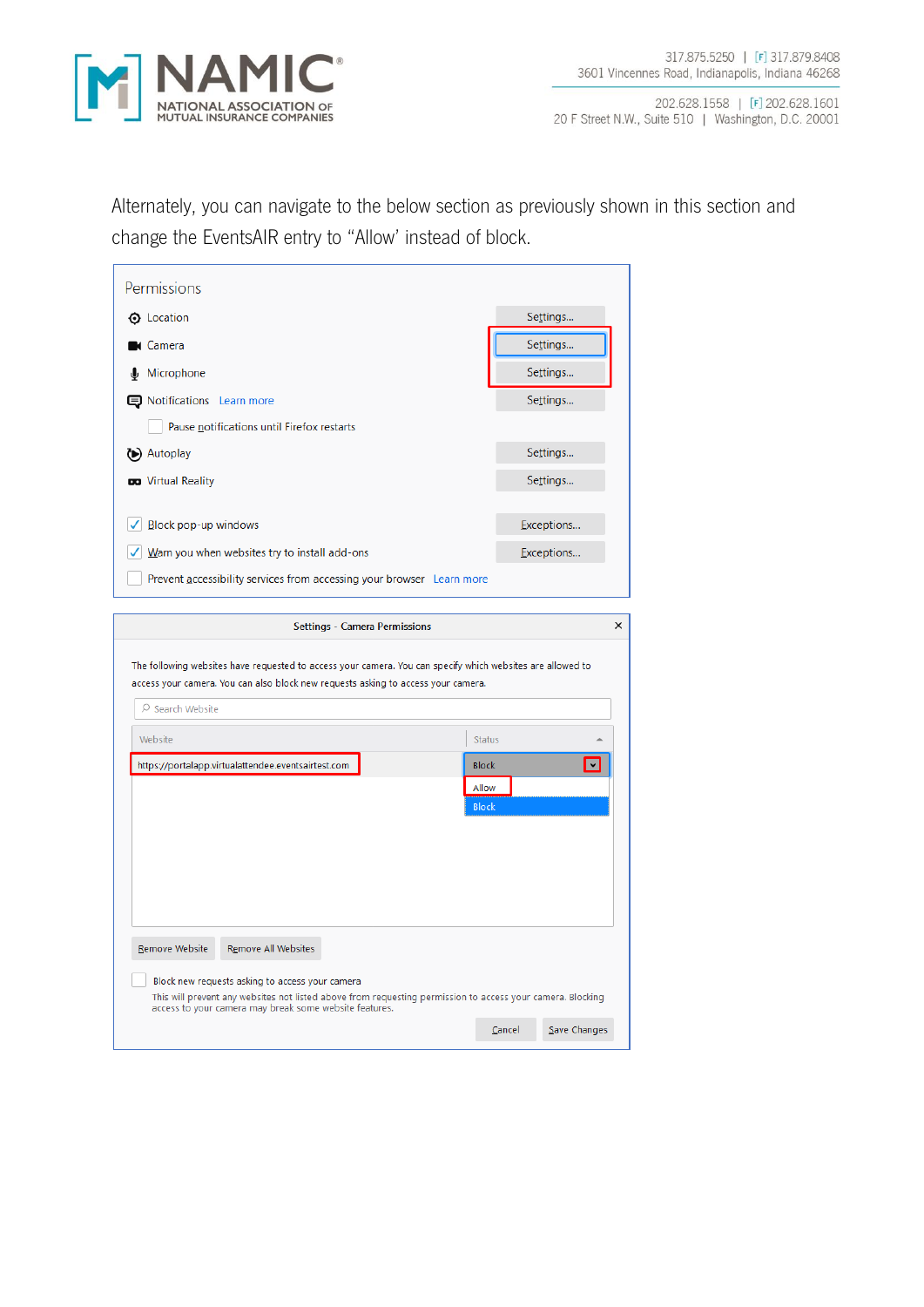

# Opera – Version 68.0.3618.125

Clicking on the Lock icon in the web address bar will display your camera and microphone settings.

|                                                                                                                            |                     | portalapp.virtualattendee.eventsairtest.c |  |  |  |  |  |  |  |  |  |
|----------------------------------------------------------------------------------------------------------------------------|---------------------|-------------------------------------------|--|--|--|--|--|--|--|--|--|
| <b>Connection is secure</b>                                                                                                |                     |                                           |  |  |  |  |  |  |  |  |  |
| Your information (for example, passwords or credit<br>card numbers) is private when it is sent to this site.<br>Learn more |                     |                                           |  |  |  |  |  |  |  |  |  |
|                                                                                                                            | Camera              | Allow                                     |  |  |  |  |  |  |  |  |  |
|                                                                                                                            | Microphone          | Allow                                     |  |  |  |  |  |  |  |  |  |
|                                                                                                                            | Certificate (Valid) |                                           |  |  |  |  |  |  |  |  |  |
| C )                                                                                                                        | Cookies (3 in use)  |                                           |  |  |  |  |  |  |  |  |  |
|                                                                                                                            | Site settings       |                                           |  |  |  |  |  |  |  |  |  |

If the displayed camera and microphone options are either not present or not enabled, please click on Site Settings to navigate to the settings section and enable them there.

| Privacy and security                                                |                                           |  |  |  |  |  |  |  |  |
|---------------------------------------------------------------------|-------------------------------------------|--|--|--|--|--|--|--|--|
| $\leftarrow$<br>https://portalapp.virtualattendee.eventsairtest.com |                                           |  |  |  |  |  |  |  |  |
| Usage                                                               |                                           |  |  |  |  |  |  |  |  |
| No usage data                                                       |                                           |  |  |  |  |  |  |  |  |
| <b>Permissions</b>                                                  | Reset permissions                         |  |  |  |  |  |  |  |  |
| Location<br>റ                                                       | Ask (default) $\blacktriangledown$        |  |  |  |  |  |  |  |  |
| Camera<br>ги                                                        | Allow<br>-                                |  |  |  |  |  |  |  |  |
| Q<br>Microphone                                                     | Allow<br>▼                                |  |  |  |  |  |  |  |  |
| $(\cdot)$<br>Motion sensors                                         | Allow (default)<br>$\overline{\mathbf v}$ |  |  |  |  |  |  |  |  |
| <b>Notifications</b>                                                | Ask (default)<br>$\overline{\phantom{a}}$ |  |  |  |  |  |  |  |  |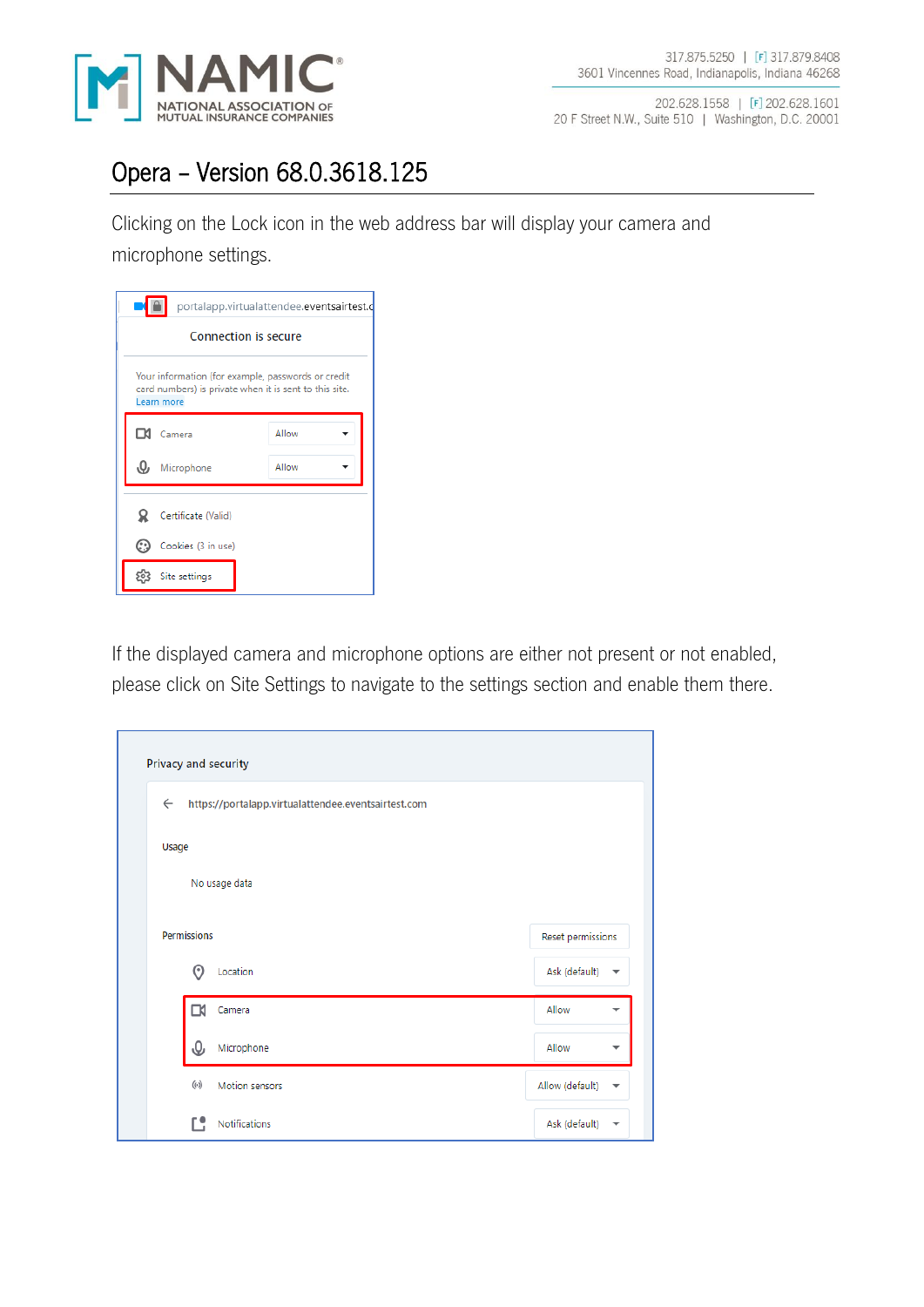

## iPad Safari – Version 13.5.1

Click on the font settings icon in the Web Address field and then click on Website

Settings.



Here, you will be able to Allow Access to your Camera and Microphone.

| Done Settings for portalapp.virtualattendee.eventsairtest.com |     |
|---------------------------------------------------------------|-----|
| WHILE VIEWING PORTALAPP VIRTUALATTENDEE.EVENTSAIRTEST.COM     |     |
| <b>Request Desktop Website</b>                                |     |
| <b>Use Reader Automatically</b>                               |     |
| ALLOW PORTALAPP.VIRTUALATTENDEE.EVENTSAIRTEST.COM TO ACCESS   |     |
| Camera                                                        | Ask |
| $\vee$ Ask                                                    |     |
| Deny                                                          |     |
| Allow                                                         |     |
| Microphone                                                    | Ask |
| Location                                                      | Ask |